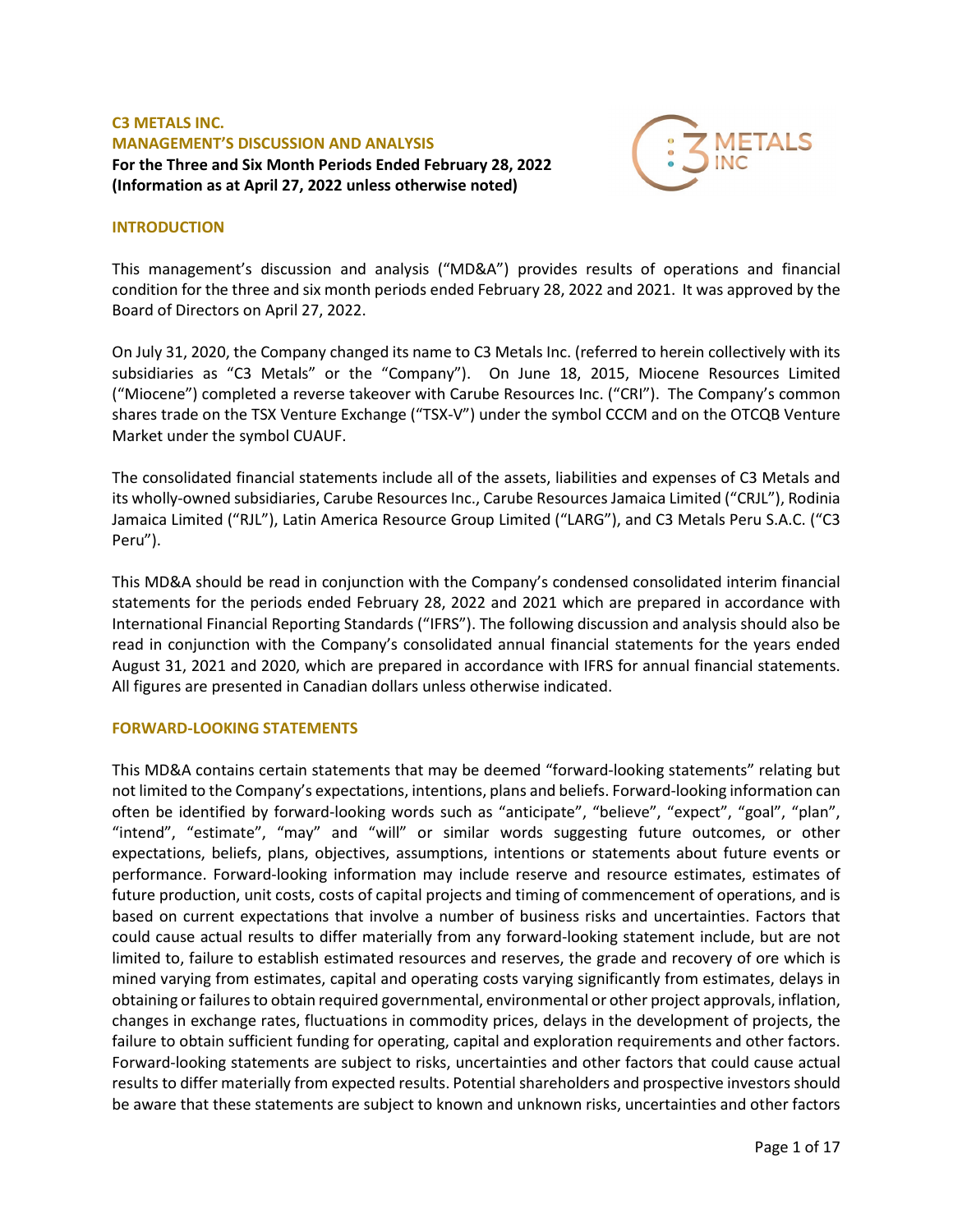that could cause actual results to differ materially from those suggested by the forward-looking statements. Shareholders are cautioned not to place undue reliance on forward-looking information. By its nature, forward-looking information involves numerous assumptions, inherent risks and uncertainties, both general and specific, that contribute to the possibility that the predictions, forecasts, projections and various future events will not occur. C3 Metals undertakes no obligation to update publicly or otherwise revise any forward-looking information whether as a result of new information, future events or other such factors which affect this information, except as required by law.

## **QUALIFIED PERSON**

The technical information contained in this MD&A has been approved by Stephen Hughes, P.Geo., the Company's Vice President Exploration and a Director, who is a Qualified Person as defined by National Instrument 43-101.

## **NATURE OF OPERATIONS AND DESCRIPTION OF BUSINESS**

C3 Metals is a junior minerals exploration company focused on discovery and development of large copper and gold deposits. The Company's flagship project is the 57km<sup>2</sup> Jasperoide high-grade coppergold skarn and porphyry system located in the prolific Andahuaylas-Yauri Porphyry-Skarn belt of southern Peru (the "Jasperoide Project"). Mineralization at the Jasperoide Project is hosted in a similar geological setting to the nearby major mining operations at Las Bambas (MMG), Constancia (Hudbay) and Antapaccay (Glencore). C3 Metals also holds a 100% interest in five licenses covering 207 km<sup>2</sup> of highly prospective copper-gold terrain in Jamaica.

The Company has not determined whether its properties contain mineral resources that are economically recoverable. The recoverability of amounts recorded for mineral exploration properties and deferred exploration expenditures is dependent upon the discovery of economically recoverable resources, the ability of the Company to obtain the necessary financing to complete the development of these resources and upon attaining future profitable production from the properties or sufficient proceeds from disposition of the properties.

### **RECENT DEVELOPMENTS**

In January 2021, the Company announced the completion of a core resampling program at its Jasperoide Project. In February 2021, the Company announced that it had commenced a Phase 1 drilling program comprised of an initial 3,500 metres in approximately 15 holes of 100 to 250 metre depth, nominally on 50 metre centres designed to demonstrate lateral and vertical continuity of the high-grade oxide coppergold mineralization. On May 25<sup>th</sup>, June 16<sup>th</sup>, July 27<sup>th</sup>, September 8<sup>th</sup> and 30<sup>th</sup>, December 13<sup>th</sup>, 2021, January 12<sup>th</sup>, February 23<sup>rd</sup>, 2022, the Company provided updates on exploration activities including assay results. Further details on the exploration program are included under *Exploration Projects, Activities and Expenditures*.

In February 2021, the Company closed a brokered private placement financing in two tranches raising total gross proceeds of \$7,414,509 with the issuance of 52,960,779 common shares. In connection with the financing, the Company paid aggregate cash commissions and corporate finance fees of \$518,446 and issued a total of 3,706,900 broker warrants to the agents. Each broker warrant entitles the holder to purchase one common share at a price of \$0.14 per share until their expiry date on February 18, 2022.

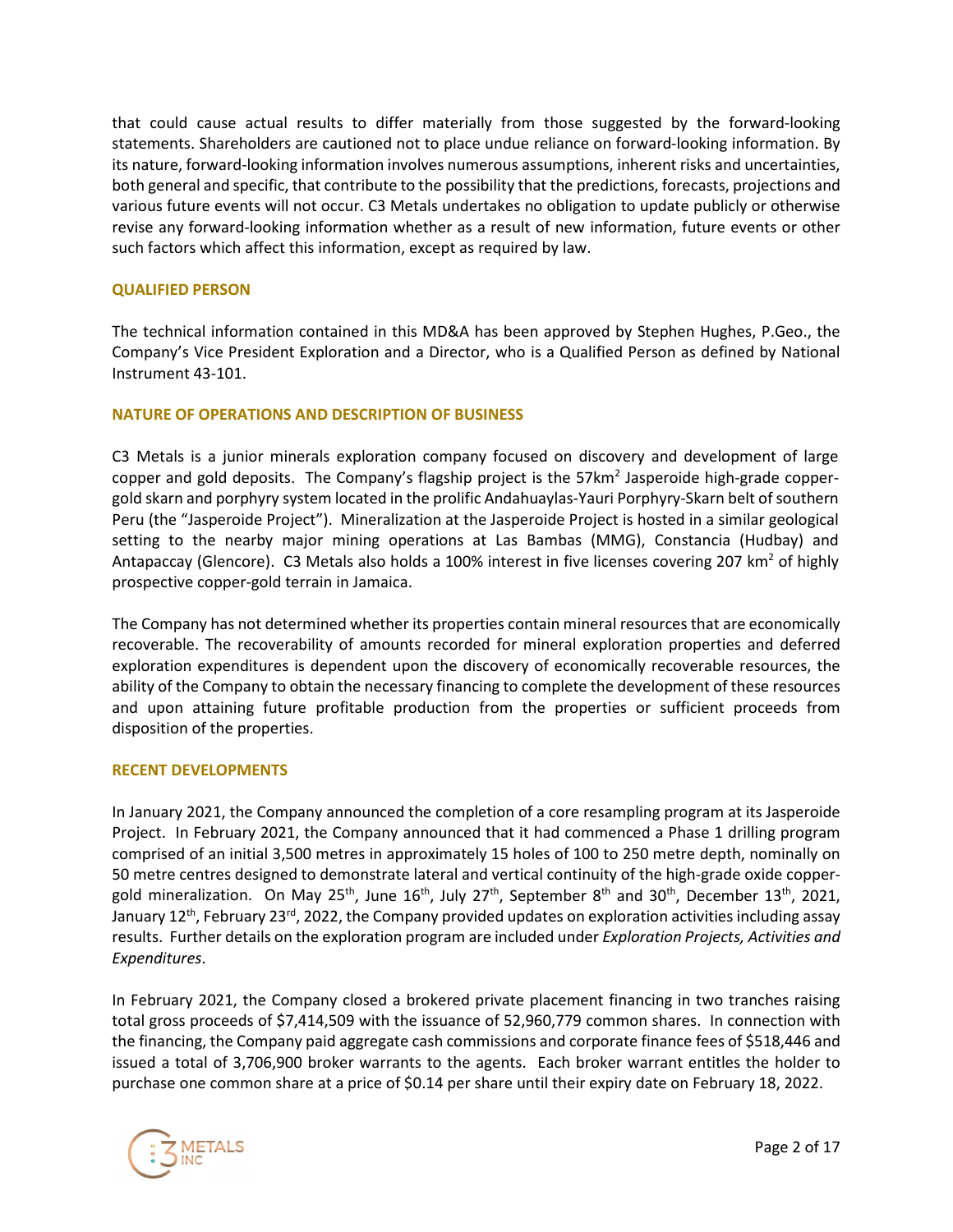On March 29, 2021, the Company announced that during the period from mid-January to late March 2021, a total of 23,440,751 warrants and 8,060,000 stock options were exercised resulting in cash proceeds to the Company of approximately \$2.8 million. These proceeds, in addition to the \$7.4 million of gross proceeds raised in the Company's private placement financing closed on February 18, 2021, resulted in the Company holding approximately \$10.3 million in cash at the end of March 2021.

On June 22, 2021, the Company entered into a binding agreement with Rodinia Resources Pty Limited ("Rodinia") to purchase 1.5% of the 2% NSR related to the Hungry Gully and Main Ridge licenses in Jamaica for cash consideration of \$93,497 (US\$75,000) and the issuance of 190,062 common shares valued at \$29,840. The agreement also provided the Company with a right of first refusal to purchase the remaining 0.5% NSR. On February 22, 2022, the Company announced that it had purchased the remaining 0.5% NSR for cash consideration of \$31,785 (US\$25,000).

On July 13, 2021, the Company entered into a binding Heads of Agreement to acquire 100% of Hochschild Mining PLC's ("Hochschild") interest in the Jasperoide copper-gold project in Peru. This acquisition closed subsequent to year end on October 13, 2021. Consolidation of the ownership in Jasperoide was facilitated through an amendment of the original Master Agreement entered into by C3 Peru in 2017. The transaction, between C3 Peru and Compania Minera Ares S.A.C. ("Ares"), a wholly owned subsidiary of Hochschild provided for the payment to Hochschild of 25,001,540 common shares of the Company and the grant of a 1.5% NSR royalty ("NSR") in favour of Ares in respect of the Hochschild Jasperoide mineral concessions subject to the right of the Company to purchase 1% of the NSR (thereby reducing the NSR to 0.5%) for a price of US\$1,000,000 at any time, replacing the previously granted 1.5% net smelter returns royalty that had no buy back provision. The common shares issued are subject to contractual resale restrictions providing that the common shares may not be sold, transferred, optioned, encumbered, pledged or hypothecated in any way, except as follows: (i) as to 25% on the date which is four months from the date of issuance; (ii) as to 25% on the date which is eight months from the date of issuance; and (iii) as to 50% on the date which is 12 months from the date of issuance.

On September 29, 2021, the Company and Tocvan Ventures Corp. ("Tocvan") entered into a purchase and sale agreement for the Rogers Creek project whereby Tocvan acquired a 100% interest in the project and the prior option earn-in agreement was terminated. As consideration, the Company received 500,000 common shares of Tocvan and an agreement that \$75,000 in common shares will be issued in a newly formed company called Cascade Copper Corp., based on the prelisting finance price when listed on the Canadian Securities Exchange. Tocvan will, subject to shareholder and regulatory approval, spin out its 100% interest in the Rogers Creek project into Cascade Copper Corp., which will focus on copper porphyry exploration assets in southern British Columbia. The Company will retain a 2% NSR on the Rogers Creek project where 1% can be repurchased for \$1 million.

On November 9, 2021, the Company closed a bought deal private placement with the issuance of 101,582,178 common shares at \$0.19 per common share for gross proceeds of \$19,300,614. Cash commissions totaling \$1,150,541 were paid to the underwriters and a total of 6,016,031 compensation warrants exercisable for common shares at \$0.19 were issued with an expiry date of November 9, 2023.

On December 7, 2021, the Company announced that its common shares were approved to trade on the OTCQB Venture Market, under the symbol CUAUF and that the shares are eligible for settlement through the Depository Trust Company, a subsidiary of the Depository Trust & Clearing Corp. that manages the electronic clearing and settlement of publicly-traded companies in the United States.

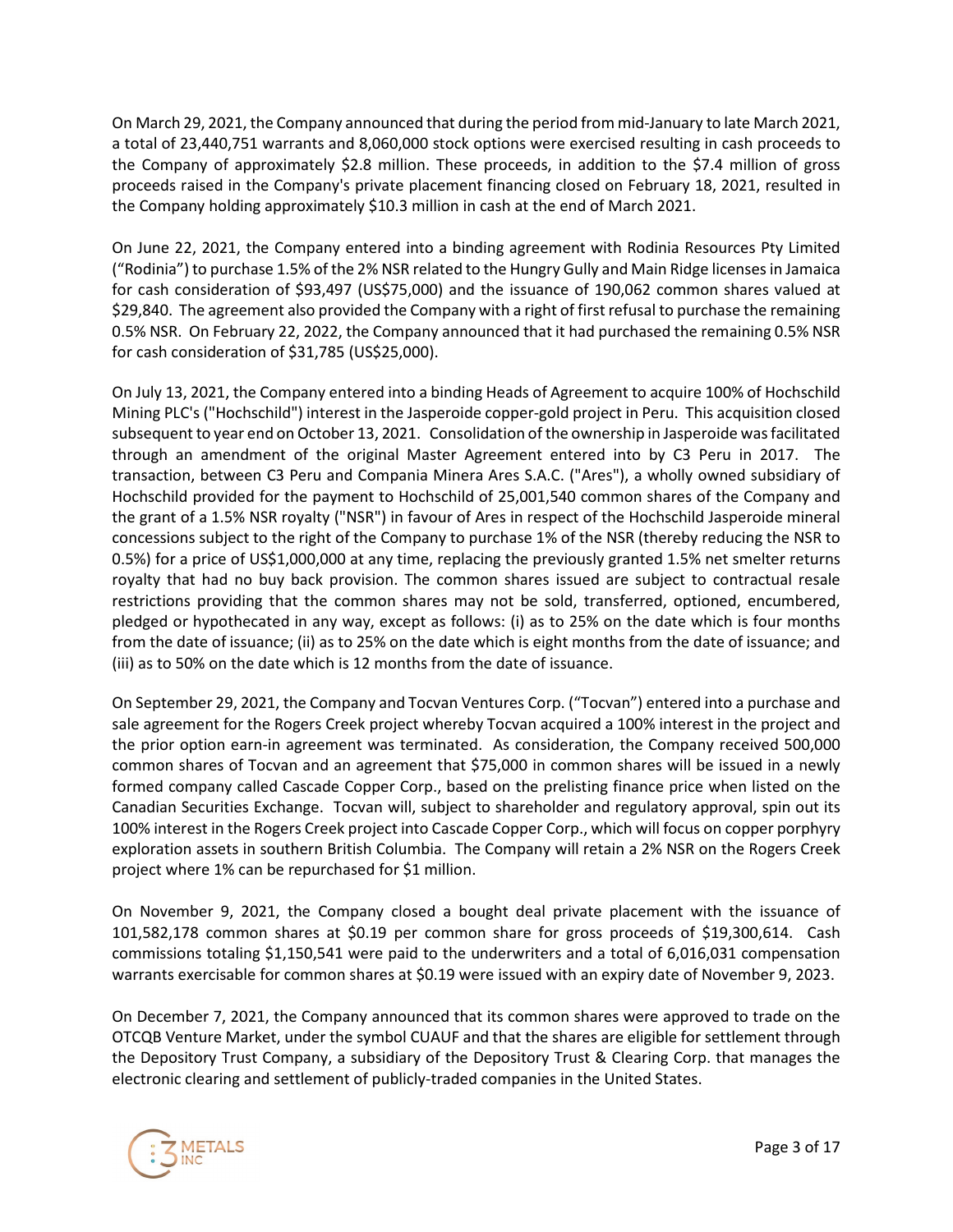On February 7, 2022, the Company announced that a larger rig had arrived in Peru for the Jasperoide stage 2 drilling program to test deeper copper-gold porphyry and stacked skarn targets at the Montaña de Cobre and Cresta Verde zones. It was noted that the first hole at the Montaña de Cobre Zone had commenced testing coincident geophysical targets (Hybrid CSAMT and IP) proximal to the intersection of large scale faults which transect the nearby copper mine deposits at Las Bambas and Constancia and that drilling will also test for higher grades below massive sulphide skarn hosted copper-molybdenite mineralization intersected in 2021 drilling at the Cresta Verde Zone.

On March 24, 2022, the Company announced that it had secured a drill rig to undertake a 5,000 metre core drilling program in Jamaica to test several compelling high priority copper-gold porphyry targets anticipated to commence in late April. C3 Metals holds a 100% interest in three licenses which cover an overlooked and under explored porphyry/epithermal copper-gold belt in Jamaica. For further details on the planned drilling program in Jamaica and historical results, see Exploration Projects below.

# **EXPLORATION PROJECTS, ACTIVITIES AND EXPENDITURES**

## **PERU – JASPEROIDE PROJECT**

As of the date of this MD&A, the Company holds a 100% beneficial interest in 15 exploration concessions and has an option agreement to earn a 100% interest in two additional concessions. These 17 concessions are located in the Andahuaylas-Yauri belt of Peru proximal to Las Bambas (MMG), Haquira (First Quantum) and Constancia (Hudbay). The Jasperoide Project concessions cover a total area of 7,597 hectares and host a number of copper-gold skarn and porphyry targets at various stages of exploration.



**Figure 1 – Jasperoide Project location, southern Peru**

On February 26, 2020, the Company completed the acquisition of a 100% interest in LARG which through its wholly-owned subsidiary, C3 Peru, held a 100% beneficial interest in eight exploration concessions and had two option agreements (La Bruja Option Agreement and Ares Option Agreement) to earn a potential 100% beneficial interest in five additional concessions.

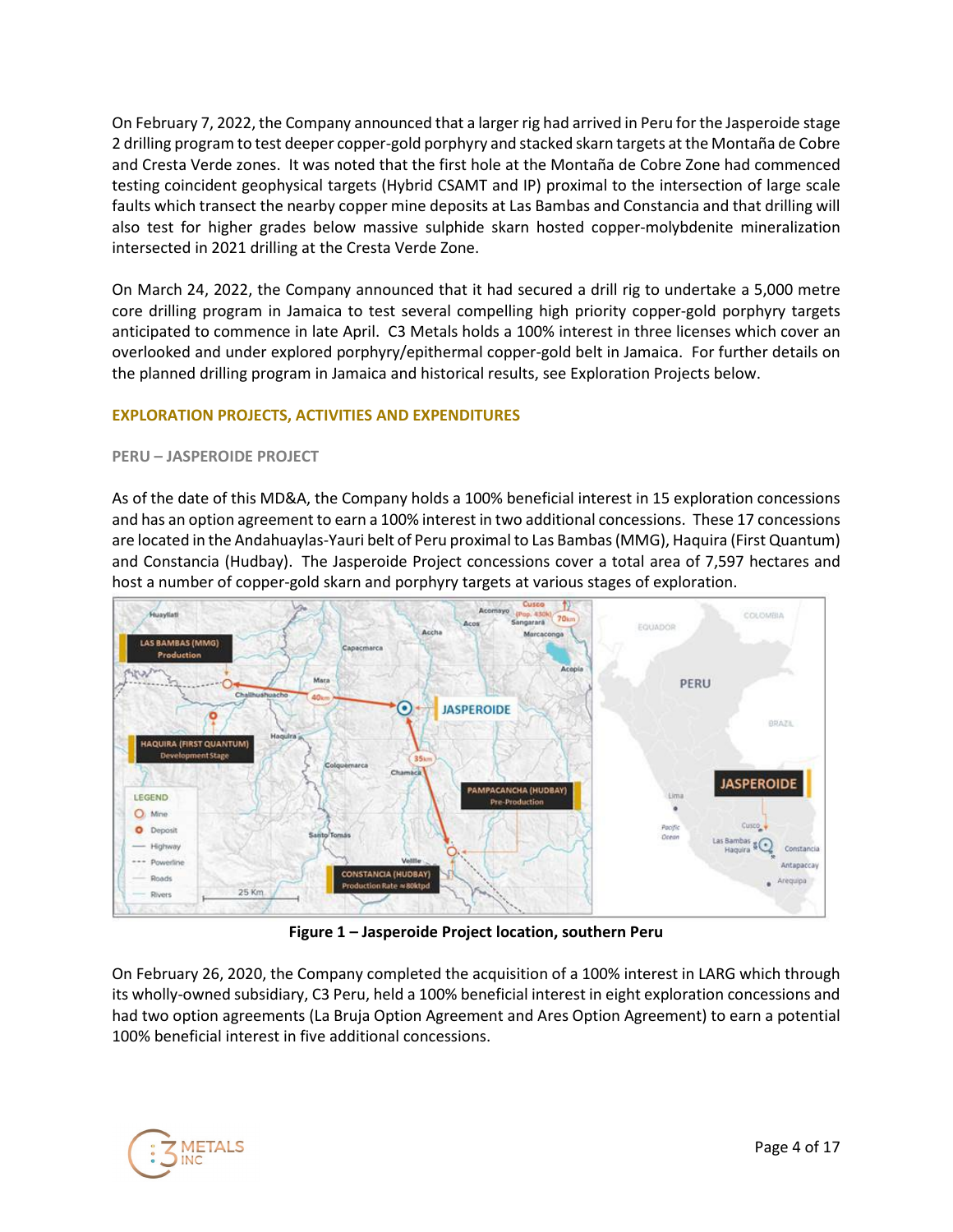The La Bruja Option Agreement between C3 Peru and Inversiones La Bruja S.A.C. ("La Bruja") provides for an option to earn a 100% interest in the equity shares of La Bruja subject to minimum cumulative exploration expenditures of US\$2,000,000 and total cash option payments of US\$2,000,000. As at February 28, 2022, cash option payments totaling US\$500,000 had been provided with a balance of US\$1,500,000 outstanding. During June 2020, amending agreements to adjust the timing of cash option payments and exploration expenditure requirements were concluded. Future anniversary payments due by August 31 each year are as follows: 2022 – US\$500,000; and, 2023 – US\$1,000,000. During the fourth quarter of fiscal 2021 cumulative exploration expenditures had been incurred exceeding the total minimum of US\$2,000,000 required prior to August 31, 2023. Following the earn-in of a 100% interest in the concessions a net smelter return ("NSR") royalty of 1.5% would be payable to the former shareholders of La Bruja.

The Ares Option Agreement between C3 Peru and Compania Minera Ares S.A.C. ("Ares"), a subsidiary of Hochschild PLC ("Hochschild") provided the Company with the right to earn an initial 51% interest in these concessions subject to incurring cumulative exploration expenditures of US\$5,000,000 (including LARG and KA Oro expenditures prior to the February 26, 2020 acquisition date and including certain administrative costs) by October 2023. During June 2021, the Company exceeded the cumulative expenditure requirements and on July 13, 2021, the Company entered into a binding Heads of Agreement to acquire 100% of Hochschild's interest in the three concessions which closed effective October 13, 2021. As consideration for the acquisition, the Company issued 25,001,540 common shares of the Company to Hochschild. In connection with the acquisition, the Company granted a 1.5% NSR royalty in favour of Ares in respect of the Hochschild mineral concessions subject to the right of the Company to purchase 1% of the NSR (thereby reducing the NSR to 0.5%) for a price of US\$1,000,000 at any time, replacing the previously granted 1.5% net smelter returns royalty that had no buy back provision.

# **Exploration Activities**

Copper-gold mineralization at the Jasperoide Project is associated with skarn-altered carbonate rocks of the Ferrobamba formation (exoskarn) and granodiorite and tonalite intrusive rocks (endoskarn). Exoskarn comprises a partially to completely replaced dolomite with an alteration assemblage of coarse garnet, diopside and lesser epidote. Endoskarn is characterized by pervasive to fracture controlled garnet, epidote and diopside alteration in granodiorite and tonalite. Late-stage retrograde alteration overprints both the endoskarn and exoskarn and is characterized by intense magnetite flooding with lesser quartz, calcite and specular hematite.

In 2020, C3 Metals undertook a comprehensive review of all historical data for the Jasperoide porphyryskarn district and identified three high-priority targets, Montana de Cobre, Cresta Verde and Callejon de Oro Zones described below.

# **Montana de Cobre Zone**

- Extensive 1.5 kilometres of strong copper and gold mineralization hosted in skarns
- Previous drilling intersected wide intervals of ore-grade copper-gold mineralization, which include:
	- $\circ$  185.2 metres at 1% Cu, 0.39 g/t Au in JADD11-03 (from 22 m);
	- $\circ$  114.9 metres at 0.97% Cu, 0.37 g/t Au in JADD12-03 (from 37.1 m);
- Proximal diorite porphyry shows endoskarn and phyllic alteration with porphyry B-type veining.
- Mineralization remains open in all directions

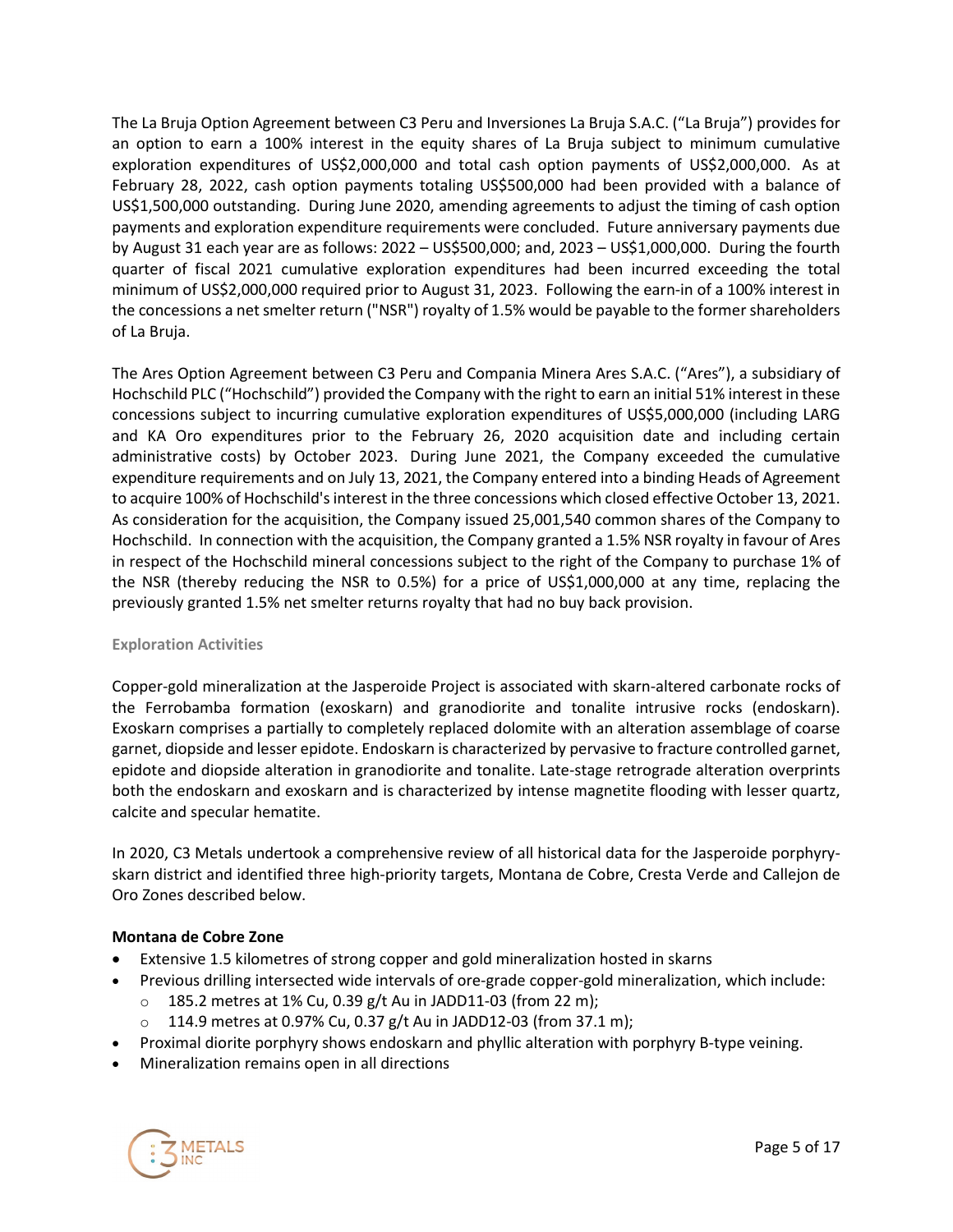# **Cresta Verde Zone**

- Outcropping skarn-hosted copper-gold mineralization with coincident IP and Magnetic anomalies
- Historical drill hole into the magnetic feature intersected 23.5 m at 1.86% Cu (JADD11-20 from 19 m)
- Three kilometres of untested strike potential for immediate step out drilling
- Hydrothermal system appears contiguous to Montana de Cobre Zone

# **Callejon de Oro Zone**

- Coincident IP and magnetic anomaly measuring 1.2 kilometres, southwest of Montana de Cobre
- High-grade epithermal gold mineralization; minimal scout drilling and remains highly prospective
- Historical Trench 24 assayed 11 m at 19.5 g/t Au; minimal scout drilling and remains highly prospective

In early 2021, the Company completed a core resampling program which focused on core from seven holes that were drilled by Hochschild in 2011 to 2012, totaling approximately 645 metres. The program was initiated to confirm the distribution and tenor of the skarn-hosted copper-gold mineralization and to verify historical results for future resource calculations. Results confirmed both the successful verification of, and significant copper intercepts in, all seven historical holes and show a Strong correlation between the spatial distribution of the mineralization and grades in comparison to the historical and 2020 resampled half core.

In February 2021, the Company initiated its Phase 1 drill program of 3,500 metres in 15 holes commencing at the Montana de Cobre Zone. In May, the Phase 1 drill program was expanded to 10,000 metres and was completed on October 31 with the drilling of 10,043.75 metres in 36 holes. Drilling confirmed a welldeveloped copper-gold oxide system at the Montana de Cobre Zone, which is laterally extensive for up to 500m and continuous for 300m along strike. Drilling encountered high-grade, skarn hosted copper-gold mineralization, including 229m @ 0.99% Cu and 0.43g/t Au – see Table 1 below for selected assay results. Numerous porphyry vectors have been identified at the Montana de Cobre Zone, including: 1) mineralized porphyry fragments; 2) telescoped high and low sulphidation epithermal veins; and 3) porphyry style veins.

| Table 1 - Phase 1 Drill Program - Montana de Cobre Zone - Selected Assay Results |             |       |        |           |             |             |                               |
|----------------------------------------------------------------------------------|-------------|-------|--------|-----------|-------------|-------------|-------------------------------|
| Hole                                                                             | <b>From</b> | To    | Length | Cu<br>(%) | Au<br>(g/t) | Ag<br>(g/t) | <b>Mineralization</b><br>Zone |
| JAS2650-05                                                                       | 92.6        | 145.8 | 53.24  | 3.11      | 0.46        | 2.79        | Skarn                         |
| Including                                                                        | 116.0       | 145.8 | 29.84  | 4.96      | 0.56        | 3.34        | Skarn                         |
| Includes                                                                         | 128.0       | 145.1 | 17.10  | 6.69      | 0.59        | 3.71        | Skarn                         |
| JAS2650-05                                                                       | 156.6       | 164.3 | 7.70   | 1.49      | 0.02        | 3.11        | Skarn                         |
| JAS2650-05                                                                       | 178.0       | 195.0 | 17.00  | 2.10      | 0.61        | 4.79        | Skarn                         |
| JAS2650-06                                                                       | 1.7         | 119.0 | 117.30 | 1.31      | 0.15        | 3.19        | Skarn                         |
| Including                                                                        | 59.0        | 119.0 | 60.00  | 2.38      | 0.14        | 3.31        | Skarn                         |
| Includes                                                                         | 77.0        | 115.5 | 38.50  | 3.50      | 0.12        | 4.32        | Skarn                         |
| Includes                                                                         | 99.2        | 115.2 | 16.00  | 6.39      | 0.06        | 2.48        | Skarn                         |
| JAS2650-07                                                                       | 79.0        | 122.0 | 43.00  | 1.67      | 0.14        | 1.90        | Skarn                         |
| Including                                                                        | 103.9       | 122.0 | 18.10  | 3.72      | 0.02        | 2.76        | Skarn                         |
| Includes                                                                         | 112.0       | 122.0 | 10.00  | 4.23      | 0.02        | 2.57        | Skarn                         |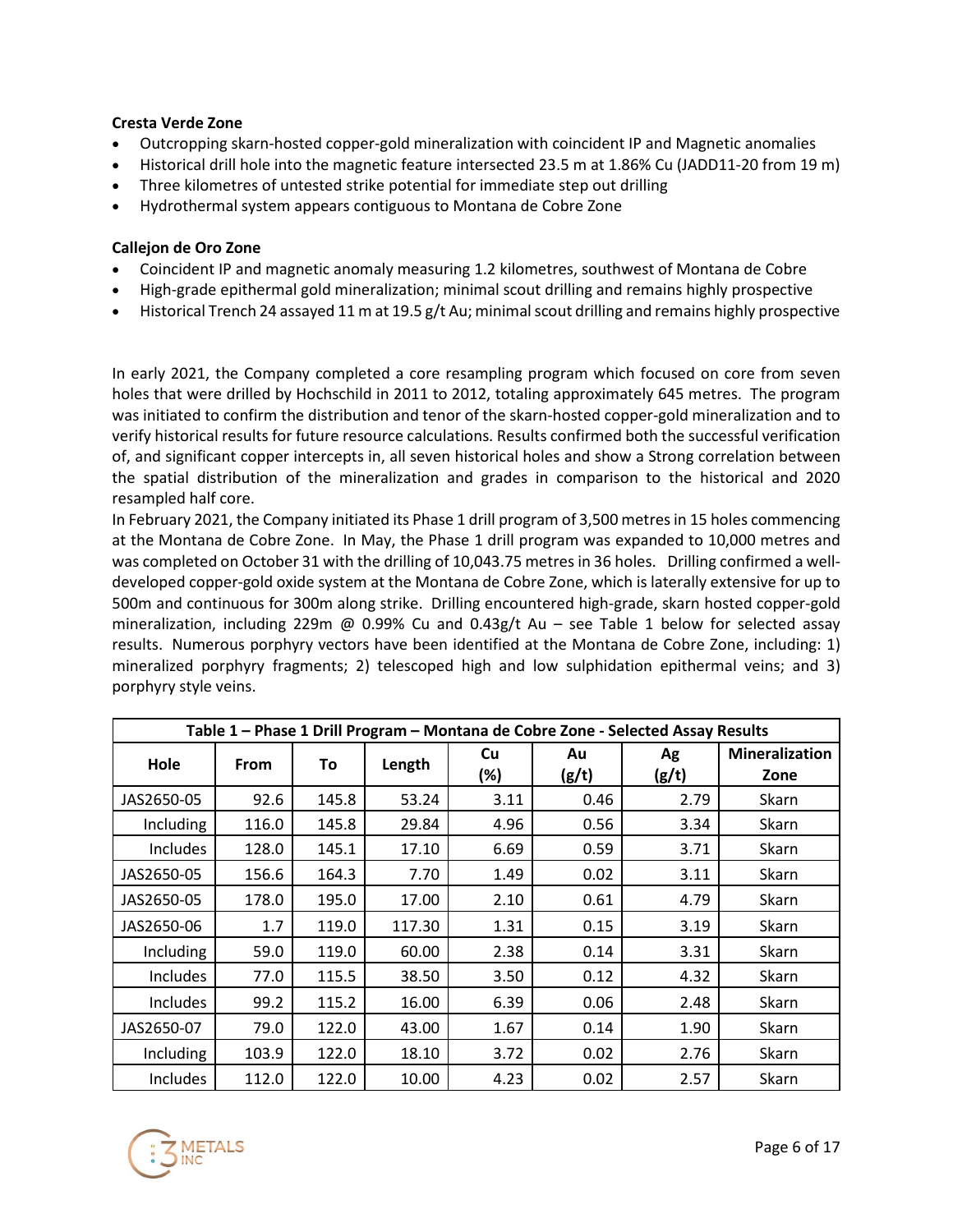| Table 1 - Phase 1 Drill Program - Montana de Cobre Zone - Selected Assay Results |        |        |        |           |             |             |                               |
|----------------------------------------------------------------------------------|--------|--------|--------|-----------|-------------|-------------|-------------------------------|
| Hole                                                                             | From   | To     | Length | Cu<br>(%) | Au<br>(g/t) | Ag<br>(g/t) | <b>Mineralization</b><br>Zone |
| JAS2650-03                                                                       | 70.4   | 124.4  | 54.05  | 1.17      | 0.45        | 1.86        | Skarn                         |
| JAS2650-03                                                                       | 154.9  | 181.0  | 26.10  | 2.19      | 0.69        | 3.97        | Skarn                         |
| JAS2700-02                                                                       | 68.44  | 168.25 | 99.81  | 0.90      | 0.34        | 2.30        | Skarn                         |
| JAS2700-03                                                                       | 87.29  | 206.00 | 118.71 | 1.15      | 0.37        | 1.94        | Skarn                         |
| Including                                                                        | 106.05 | 136.00 | 29.95  | 2.57      | 0.50        | 3.03        | Skarn                         |
| JAS2700-07                                                                       | 85.85  | 129.30 | 43.45  | 2.21      | 0.49        | 3.27        | Skarn                         |
| Includes                                                                         | 113.50 | 128.50 | 15.00  | 5.44      | 0.39        | 6.65        | Skarn                         |
| JAS2700-08                                                                       | 21.30  | 108.60 | 87.30  | 0.97      | 0.35        | 1.90        | Skarn                         |
| Includes                                                                         | 62.10  | 68.35  | 6.25   | 1.44      | 0.56        | 1.84        | Skarn                         |
| Includes                                                                         | 83.79  | 108.60 | 24.81  | 2.00      | 0.61        | 2.10        | Skarn                         |
| JAS2750-04                                                                       | 66.10  | 189.25 | 123.15 | 1.28      | 0.50        | 3.27        | Skarn                         |
| JAS2750-05                                                                       | 0.45   | 229.90 | 229.45 | 0.99      | 0.43        | 2.34        | Skarn                         |
| Includes                                                                         | 69.20  | 92.64  | 23.44  | 1.98      | 0.96        | 3.69        | Skarn                         |
| Includes                                                                         | 130.40 | 210.40 | 80.00  | 1.89      | 0.78        | 4.15        | Skarn                         |
| JAS2750-06                                                                       | 0.80   | 104.80 | 104.00 | 0.90      | 0.32        | 1.77        | Skarn                         |
| JAS2750-07                                                                       | 1.50   | 107.60 | 106.10 | 0.99      | 0.28        | 2.74        | Skarn                         |
| JAS2700-09                                                                       | 84.00  | 116.40 | 32.40  | 3.75      | 0.80        | 2.56        | <b>NSA</b>                    |
| Includes                                                                         | 96.30  | 116.40 | 20.10  | 5.83      | 0.87        | 3.48        | <b>NSA</b>                    |

At Cresta Verde Zone, drilling intersected broad zones of skarn with 5-30% sulphides (pyrite, pyrrhotite and chalcopyrite). A breccia containing 50-90% sulphides was also intersected, interpreted as the "colder" part of the hydrothermal system, evidenced by a high pyrite to chalcopyrite ratio. Consequently, the program has been expanded to drill up to an additional 15,000 metres at the Montana de Cobre Zone and the Cresta Verde Zone, testing the depper levels of the Jasperoide hydrothermal system.

Also in 2021, the Company completed an 1,800-line-kilometre helicopter-borne magnetic and radiometric survey and a 43-line-kilometre ground induced polarization (IP) survey to guide deeper drilling of highgrade copper-gold mineralization and to define additional targets for drilling.

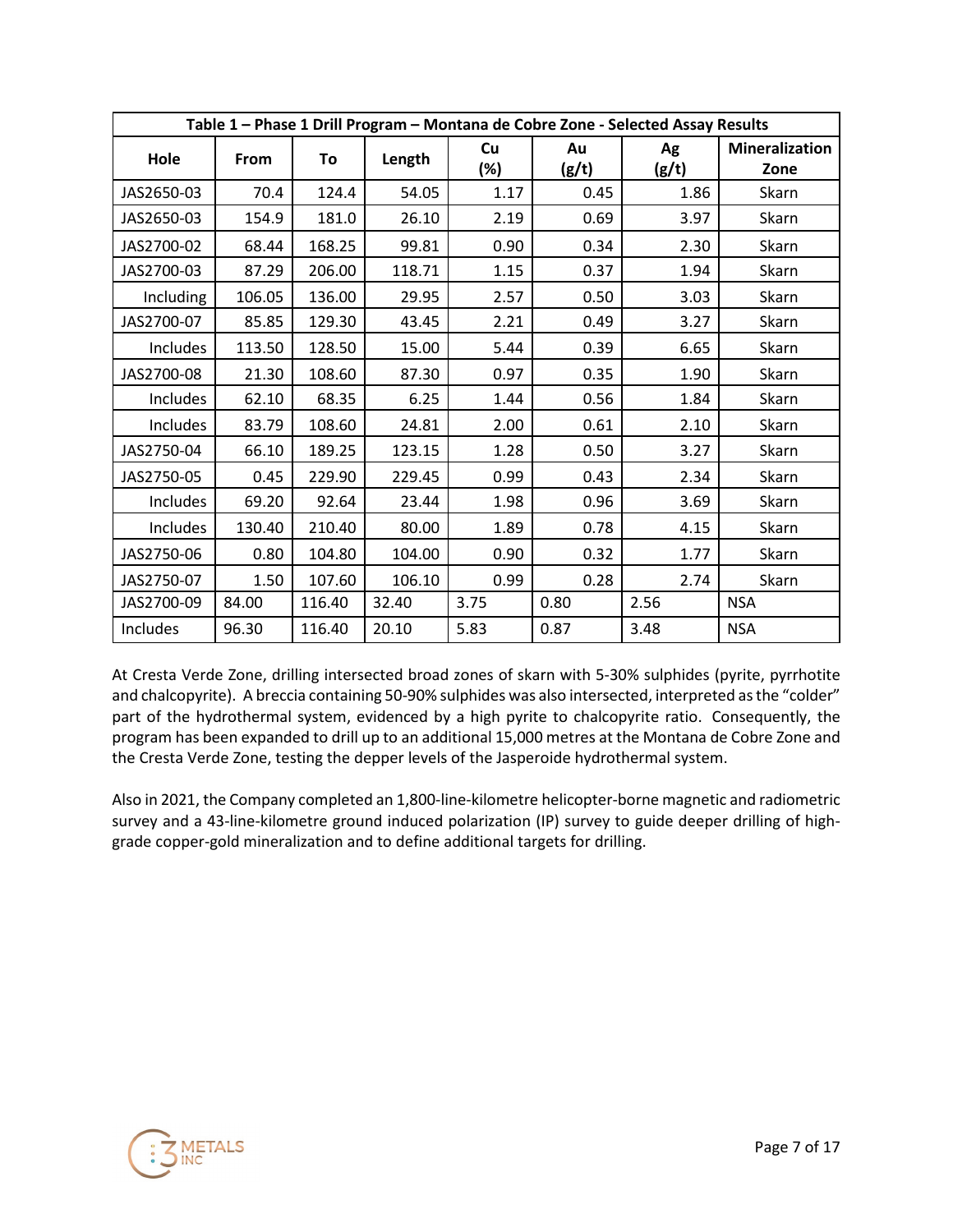

**Figure 3 – Magnetics Analytical Signal Image (left); IP-Chargeability (right) over drill permit area.**

The Phase 2 drill program commenced in January and is being undertaken by a larger drill rig with the capability to test for stacked skarns and porphyry targets at deeper levels. The Phase 2 drill program is planned to comprise up to 15,000 metres dependent on results. Drilling is designed to test for skarn and porphyry copper-gold mineralization at the Montana de Cobre and Cresta Verde Zones.

Copper and gold mineralization at Montana de Cobre Zone occurs within a strongly skarn altered dolomite of the upper Ferrobamba Formation and there are other such favourable carbonate units within the lower Ferrobamba. The nearby Las Bambas deposit is partially hosted by an impure limestone at the lower Ferrobamba Formation, and therefore this represents an attractive target at Jasperoide. The new discovery of skarn and massive sulphide mineralization at Cresta Verde Zone will also be tested, exploring for potential high grade copper sulphide mineralization at depth (bornite) and the source of these hydrothermal fluids. A first pass Hybrid controlled Source Audio-Magnetotelluric ("Hybrid CSAMT") survey undertaken in December identified "probable feeder structures", which extend to a large resistive feature at depth. Resistive features are interpreted to represent silificied and skarn altered rocks, which are attractive targets (see January 12, 2022 press release).

In Q2, the large rig will continue to test surface rock and soil geochemical anomalies that show coincident geophysical features at depth, which include resistive (silicification), chargeability (sulphides) and magnetic (magnetite) anomalies.

# **Acquisition Costs**

As at February 28, 2022, property acquisition costs for the Jasperoide project total \$13,754,042. During the six month period ended February 28, 2022, the Company incurred license acquisition and renewal costs of \$394,913 and acquired 100% of Hochschild's interest in the Jasperoide Project through the issuance of 25,001,540 common shares of the Company valued at \$5,100,314 and the grant of a 1.5% NSR.

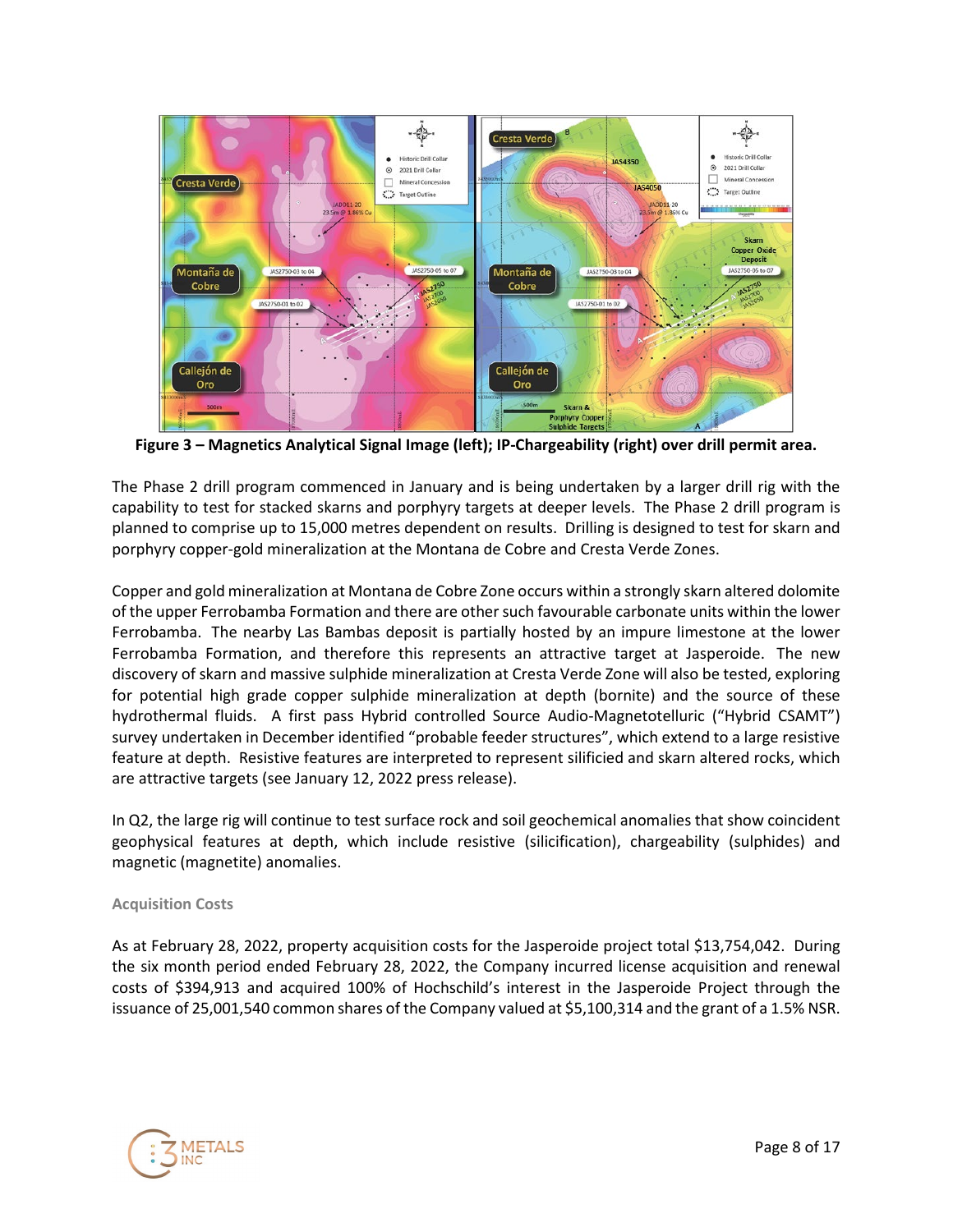## **Exploration Expenditures**

During the six month period ended February 28, 2022, the Company incurred a total of \$4,742,316 with respect to Jasperoide Project exploration costs. Components of total costs comprised: \$1,394,988 relating to geology; \$179,560 related to geophysics; \$1,955,824 related to drilling, assay, costs for COVID-19 readiness and protocols and camp operations; \$71,549 related to environmental costs; \$465,149 related to community and social development; \$143,806 related to health and safety costs; and, \$529,912 related to Peruvian IVA tax on these expenditures. As at February 28, 2022, the carrying value of the Jasperoide Project deferred exploration expenditures totals \$10,774,903.

### **JAMAICA**

In Jamaica, the Company has 100% ownership of five licences covering 207 square kilometres including Bellas Gate, Browns Hall, Main Ridge, Hungry Gully and Arthur's Seat. The Bellas Gate Project is comprised of the Bellas Gate and Browns Hall licenses and is subject to two NSRs including a 2% NSR in favour of OZ Minerals Ltd. which provides a partial buyback right and a total payment cap and a 2% NSR in favour of Clarendon Consolidated Minerals Ltd. The Main Ridge and Hungry Gully licenses are wholly-owned by the Company.



**Figure 4 - C3 Metals' mineral properties in Jamaica**

The Company also holds a 1% NSR on its previously owned Berkshire Hall, Mount Ogle, Shirley Castle and Windsor Castle licenses that were sold to Geophysx Jamaica Ltd. ("Geophysx") in 2019. Under the terms of that agreement, Geophysx has the right to buy down 50% (representing 0.5%) of the NSR for US\$50,000 per each 0.1% of the NSR (total of US\$250,000) and the balance of the NSR for US\$70,000 per each 0.1% of the NSR (total of US\$350,000). Additional consideration from Geophysx for the purchase of these properties include future cash payments to the Company at milestones following commencement of commercial production that could total US\$240,000.

### **Exploration Activities**

The Central Inlier of Jamaica is an important copper-gold porphyry belt that is host to multiple coppergold porphyry and related gold-base metal quartz-carbonate epithermal style vein systems. Jamaica is

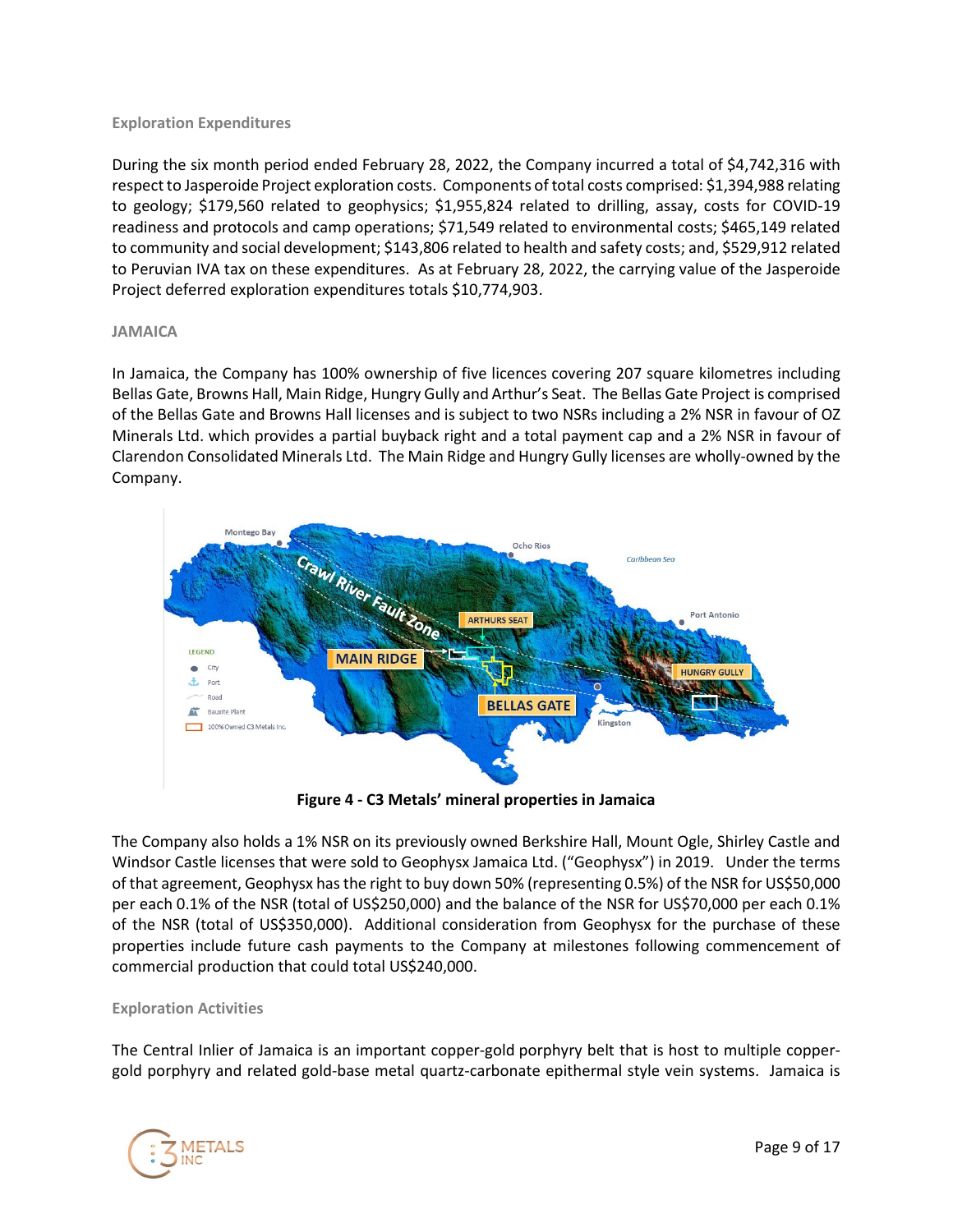highly prospective as it lies within a significant structural corridor that is host to several large deposits to the east including Romero, Pueblo Viejo and Tanama (see Figure 5).



**Figure 5 - Plate tectonic setting of Jamaica, showing nearby copper-gold deposits**

The Crawl River Fault and associated splays act as first-order fluid conduits and are closely associated with a significant number of mineral prospects and occurrences at the Bellas Gate, Main Ridge and Arthurs Seat properties (see Figure 4 above). An ASD spectrometer was used to accurately identify and map the alteration mineral assemblages at high-priority copper and gold porphyry and epithermal targets.

# **Bellas Gate Project**

The Bellas Gate Project is comprised of the Bellas Gate and Browns Hall SEPLs located within deformed, altered and mineralized Cretaceous rocks, within the Central Inlier of Jamaica. In 2021, the Company undertook a review of historical data and a 12 week field mapping, alteration and sampling program. The study identified two high priority copper and gold porphyry copper-gold prospects located proximal to the Connors and Camel Hill porphyry projects, namely Epidote Ridge and Coffee (described in the Company's August 30, 2021 press release). Epidote Ridge and Coffee represent compelling porphyry and epithermal vein targets that can rapidly be advanced to drill status.

In 2022, the Company is planning to drill up to 5,000m at Bellas Gate and continue evaluating other highly prospective porphyry and epithermal targets. Drilling is expected to commence at Epidote Ridge in May 2022, targeting a coincident magnetic and IP-chargeability anomaly. Additional porphyry targets include Epidote Ridge, Geo Hill, Camel Hill, Coffee and other potential targets.

# **Main Ridge**

Soil survey data confirms two highly prospective epithermal targets at Main Ridge, comprising 1) a coincident gold in rock + soil geochemical anomaly that extends for over two kilometres west-northwest of the former Pennants gold mine and 2) high-grade copper-silver mineralization exposed along the Rio Minho Valley structural zone that parallels the Bennet Gold Zone.

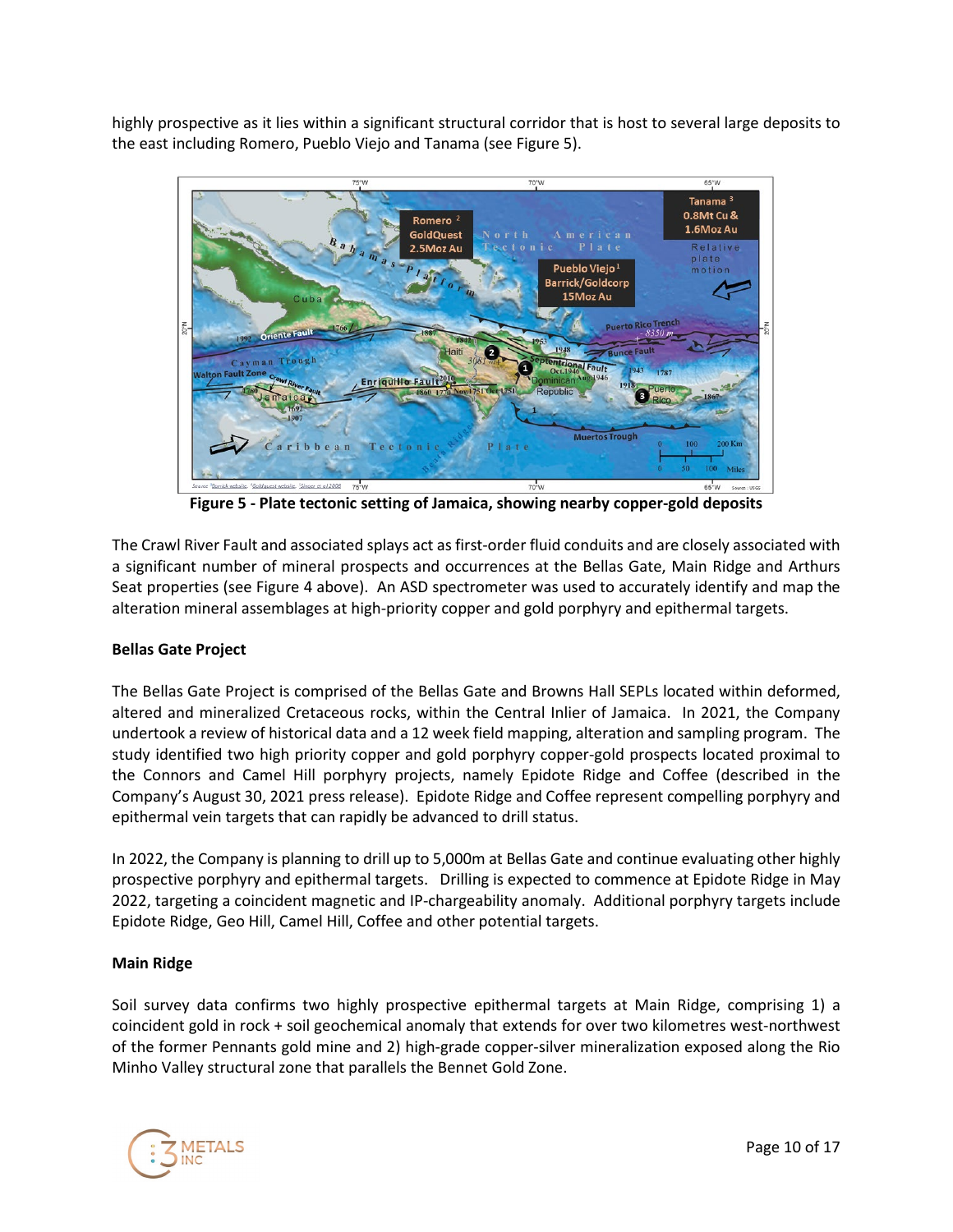Mapping and sampling along the Bennet Gold Zone identified significant gold-silver mineralization with rock chips assaying up to 19.3 g/t gold. Channel sampling along the Rio Minho Valley structural zone returned up to 16.0 metres at 1.22% copper and 7.8 g/t silver and higher grades such as 2m @ 6.07% Copper and 19.4g/t silver.

The Company is planning to evaluate and rank the prospects at Main Ridge and if warranted, undertake up to 2,500m of drilling in late 2022.

# **Hungry Gully**

Soil geochemistry surveys were completed by the Company during 2014 and 2015. In 2022, the Company plans on undertaking surface exploration mapping and sampling to evaluate the block.

## **Arthurs Seat**

Historical maps show over 50 copper occurrences at Arthurs Seat. In 2022, the Company will evaluate two priority areas where significant copper mineralization has been identified by previous explorers.

### **Acquisition Costs**

As at February 28, 2022, the Company had a capitalized balance of \$1,739,298 (August 31, 2021 - \$1,783,909) with respect to property costs for the Bellas Gate Project and \$1,029,474 (August 31, 2021 - \$997,683) for the other Jamaica licenses. During the six month period ended February 28, 2022, licence renewal fees were \$673 for all Jamaican licenses and the Company acquired the remaining NSR on the Main Ridge and Hungry Gully licenses for cash of \$31,785 (US\$25,000).

### **Exploration Expenditures**

As at February 28, 2022, exploration expenditures incurred directly by the Company for the Bellas Gate Project have a total carrying value of \$4,474,276 (August 31, 2021 - \$4,160,598). These costs are comprised of the Company's direct exploration expenditures. Costs incurred by the Company during the six month period ended February 28, 2022 total \$345,970 and are related primarily to geology costs of \$237,925, drilling related costs of \$78,485, environmental costs of \$1,520, community and social development costs of \$16,609, and health and safety costs of \$10,328.

As at February 28, 2022, the carrying value of exploration costs for the other Jamaica licenses total \$863,972 (August 31, 2021 - \$790,561). During the six month period ended February 28, 2022, the Company incurred total costs of \$73,295 primarily at Main Ridge. These costs related primarily to geological field work for \$64,301; drilling related costs of \$6,822, and environmental costs of \$2,172.

### **CANADIAN PROJECTS**

### **British Columbia**

In 2021, the Company divested of its interest in the Rogers Creek property and wrote off the Mackenzie property. In September 2021, the Company entered into a purchase and sale agreement with Tocvan Ventures Corp. to sell its 100% interest in the Rogers Creek project in exchange for 500,000 Tocvan

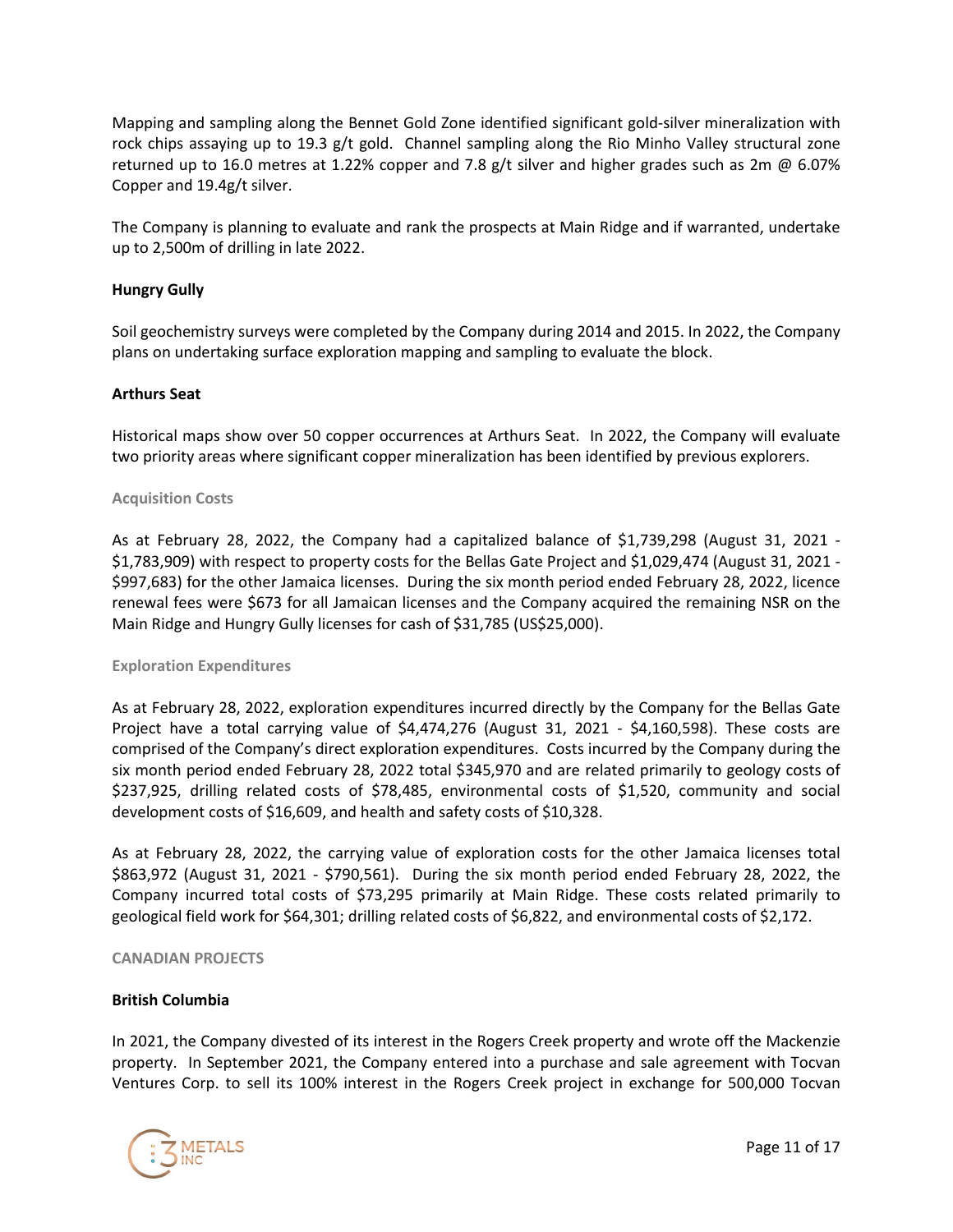common shares and common shares in a newly formed company called Cascade Copper Corp., having a value of \$75,000, based on the prelisting finance price when listed on the Canadian Securities Exchange. Tocvan will, subject to shareholder and regulatory approval, spin out its 100% interest in the Rogers Creek project into Cascade Copper Corp., which will focus on copper porphyry exploration assets in southern British Columbia. The Company will retain a 2% NSR on the Rogers Creek project where 1% can be repurchased for \$1 million. The purchase and sale agreement superceded a May 2018 option earn-in agreement with Tocvan which provided Tocvan with the right to earn an 80% interest in the project in exchange for the issuance of 1,300,000 Tocvan common shares over the initial four year earn-in period. Initial payments of \$25,000 cash and 500,000 common shares were received in March 2019 and a further 200,000 Tocvan common shares were received in June 2020.

As at August 31, 2021, the Company recorded an impairment charge of \$3,039,374 with respect to prior property and exploration expenditures for the Rogers Creek and Mackenzie projects. During December 2021, the Mackenzie project claims lapsed.

# **Nova Scotia**

During the quarter ended May 31, 2021, the Company determined that it would not continue with exploration at the Stewart Brook Gold project that comprised a 100% interest in four licences covering 46 square kilometres in Guysborough County, Nova Scotia. An impairment charge of \$39,797 was recorded with respect to prior property costs and exploration expenditures for the project.

# **SELECTED INTERIM INFORMATION**

The following tables contain selected interim financial information for the three and six month periods ended February 28, 2022 and 2021.

|                         | Three month<br>period ended<br>February 28,<br>2022<br>S | Three month<br>period ended<br>February 28,<br>2021<br>S | Six month<br>period ended<br>February 28,<br>2022<br>Ş | Six month<br>period ended<br>February 28,<br>2021<br>S |
|-------------------------|----------------------------------------------------------|----------------------------------------------------------|--------------------------------------------------------|--------------------------------------------------------|
| Revenue                 | Nil                                                      | Nil                                                      | Nil                                                    | Nil                                                    |
| Total expenses          | (815,476)                                                | (732,172)                                                | (1,829,880)                                            | (1,057,232)                                            |
| Other income (expense)  | (120, 993)                                               | 296,086                                                  | (104, 263)                                             | 345,042                                                |
| Net loss for the period | (936,469)                                                | (436,086)                                                | (1,934,143)                                            | (712, 190)                                             |
| Basic and diluted loss  |                                                          |                                                          |                                                        |                                                        |
| per common share        | (0.00)                                                   | (0.00)                                                   | (0.00)                                                 | (0.00)                                                 |
| Cash dividend per       |                                                          |                                                          |                                                        |                                                        |
| common share            | Nil                                                      | Nil                                                      | Nil                                                    | Nil                                                    |

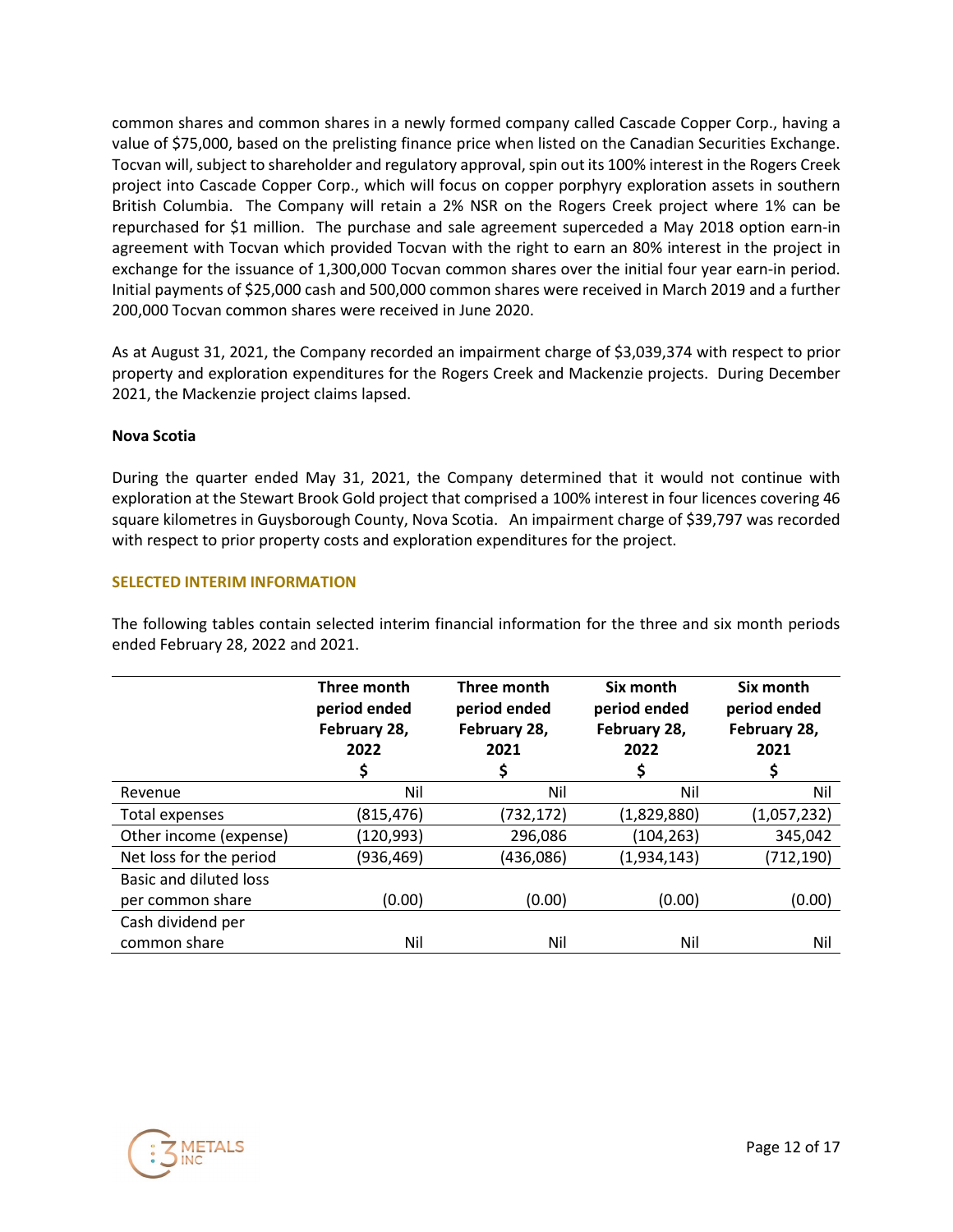## **OVERALL PERFORMANCE AND RESULTS OF OPERATIONS**

**RESULTS OF OPERATIONS**

#### **Expenses**

For the three month period ended February 28, 2022, total expenses before interest, other income and foreign exchange loss were \$815,476 and were comprised of: \$153,123 related to promotion and investor relations; \$13,160 related to regulatory authority and transfer agent fees; \$53,343 with respect to professional fees for legal, accounting and audit services; \$363,374 with respect to office, general and administrative costs; \$1,167 with respect to project generation and evaluation; and, \$231,309 with respect to non-cash share based compensation expense for stock options and restricted share units.

Total expenses, before other income and expenses were \$83,304 higher during the second quarter of fiscal 2022 when compared to the same quarter in fiscal 2021. Promotion and investor relations costs were higher by \$57,004. Increased costs related to new promotional campaigns to increase investor awareness including social media campaigns and to increased attendance at industry and investor conferences and related travel. Regulatory and transfer agent fees were \$4,987 higher related primarily to costs associated with the addition of the OTC Markets listing in the United States. Professional fee expenses were higher by \$20,592 primarily related to higher legal costs in Peru. Office, general and administrative costs were higher by \$49,545. Several factors resulted in higher administrative costs: the senior management group was expanded with the addition of a new President and Chief Executive Officer in January 2021 and new Corporate Secretary during April of 2021. Additionally, costs for telecommunication, internet and insurance were higher due to expanded activity. Share based compensation expenses were \$231,309 during the second quarter of fiscal 2022 and related to non-cash charges for both stock options granted in 2021 and to restricted share units granted during January 2021. A total of \$281,300 in share based compensation expense was recorded in the first quarter of fiscal 2021. For the six month period ended February 28, 2022, total expenses, before other income and expenses, were \$772,648 higher when compared to the same period during fiscal 2021. Expenses were higher in all categories with the overall increase relating primarily to increased promotion costs of \$251,051, increased office, general and administrative costs of \$165,026 and higher share based compensation costs of \$266,904.

### **Other Income and Expense**

Other income and expenses during the six month period ended February 28, 2022 totaled a net expense of \$104,263. Interest income on cash balances for the six month period was \$19,477. A loss on the Tocvan marketable securities of \$32,144 was recorded and a foreign exchange loss of \$91,346 was also recorded relating primarily to activity in Peru.

#### **Net Loss and Loss per Common Share**

For the three month period ended February 28, 2022, net loss was \$936,469 (Q2 fiscal 2021 – \$436,086). Basic and diluted loss per common share was \$0.00 (Q2 fiscal 2021 – \$0.00). For the six month period ended February 28, 2022, net loss was \$1,934,143 (six months ended February 28, 2021 – \$712,190). Basic and diluted loss per common share was \$0.00 (fiscal 2021 – \$0.00). As the Company incurred a net

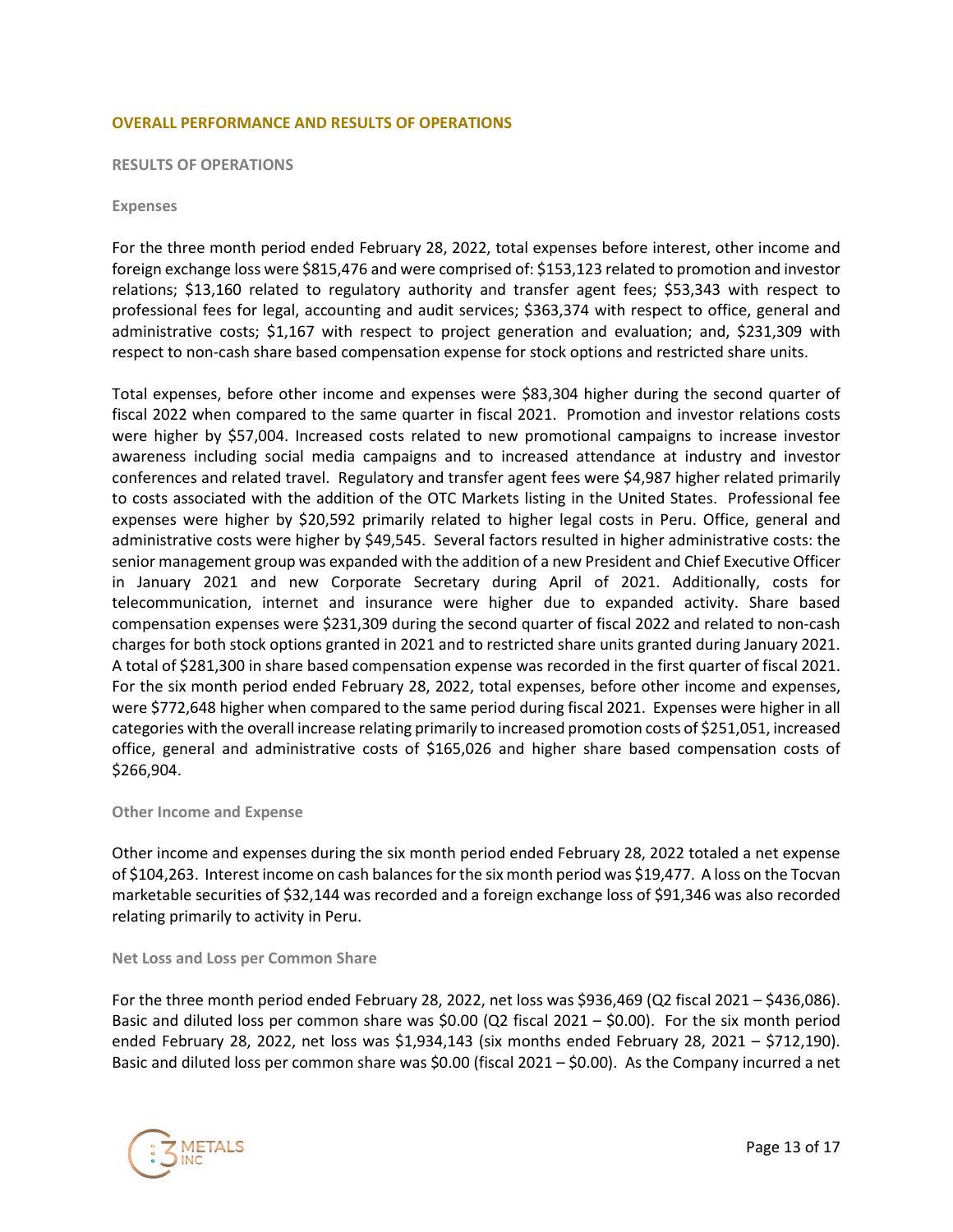loss for each of these periods, the diluted number of common shares outstanding excludes all contingently issuable shares as they have an anti-dilutive effect for the periods presented.

### **Other Comprehensive Loss**

Upon consolidation, the financial statements of the Jamaican subsidiaries (CRJL and RJL) and Peruvian subsidiary (C3 Peru) are translated into Canadian dollars as follows: assets and liabilities - at the closing rate at the date of the statement of financial position, and income and expenses - at the average rate for the period. All resulting foreign exchange translation adjustments are recognized in other comprehensive loss. During the six month period ended February 28, 2022 a foreign currency translation gain of \$863,335 (six months ended February 2021 – loss of \$168,117) was recorded in other comprehensive income.

## **LIQUIDITY AND CAPITAL RESOURCES**

As at February 28, 2022, the Company held cash and cash equivalents of \$16,539,351 (August 31, 2021 – \$5,846,804) and had working capital of \$16,881,824 (August 31, 2021 – \$5,128,807). The Company has financed its operations primarily with equity financing.

## **Financing Activity During Fiscal 2022**

On November 9, 2021 the Company closed a bought deal private placement with a total of 101,582,178 common shares issued for gross proceeds of \$19,300,614. Cash commissions totaling \$1,150,541 were paid to the underwriters and a total of 6,016,031 compensation warrants exercisable for common shares at \$0.19 were issued with an expiry date of November 9, 2023.

During September 2021, the Company received 500,000 additional Tocvan common shares in connection with the purchase and sale agreement for the Rogers Creek project. These common shares were valued at \$450,000 at the time of receipt. As at February 28, 2022, the Company held a total of 613,100 Tocvan common shares having a fair value of \$545,659.

### **Financing Activity During Fiscal 2021**

During February 2021, the Company closed a brokered private placement financing in two tranches raising total gross proceeds of \$7,414,509 with the issuance of 52,960,779 common shares. In connection with this financing, the Company paid cash commissions and a corporate finance fee in the aggregate amount of \$518,446 and issued a total of 3,706,900 broker warrants exercisable at \$0.14 per share to the agents. These broker warrants expired on February 18, 2022.

During the period of January through March of 2021, a total of 23,344,751 warrants due to expire during March 2021 were exercised for proceeds to the Company of \$2,334,475; a total of 458,800 broker warrants were exercised for proceeds of \$23,840; and, 8,060,000 stock options were exercised for proceeds of \$481,000.

Given the Company's plans for significant exploration expenditures focused on the Jasperoide, Peru project and also on the Jamaican projects during 2022, the Company will require additional funding to be able to acquire, advance and retain mineral exploration property interests and to meet ongoing requirements for general operations. The ability of the Company to continue as a going concern is

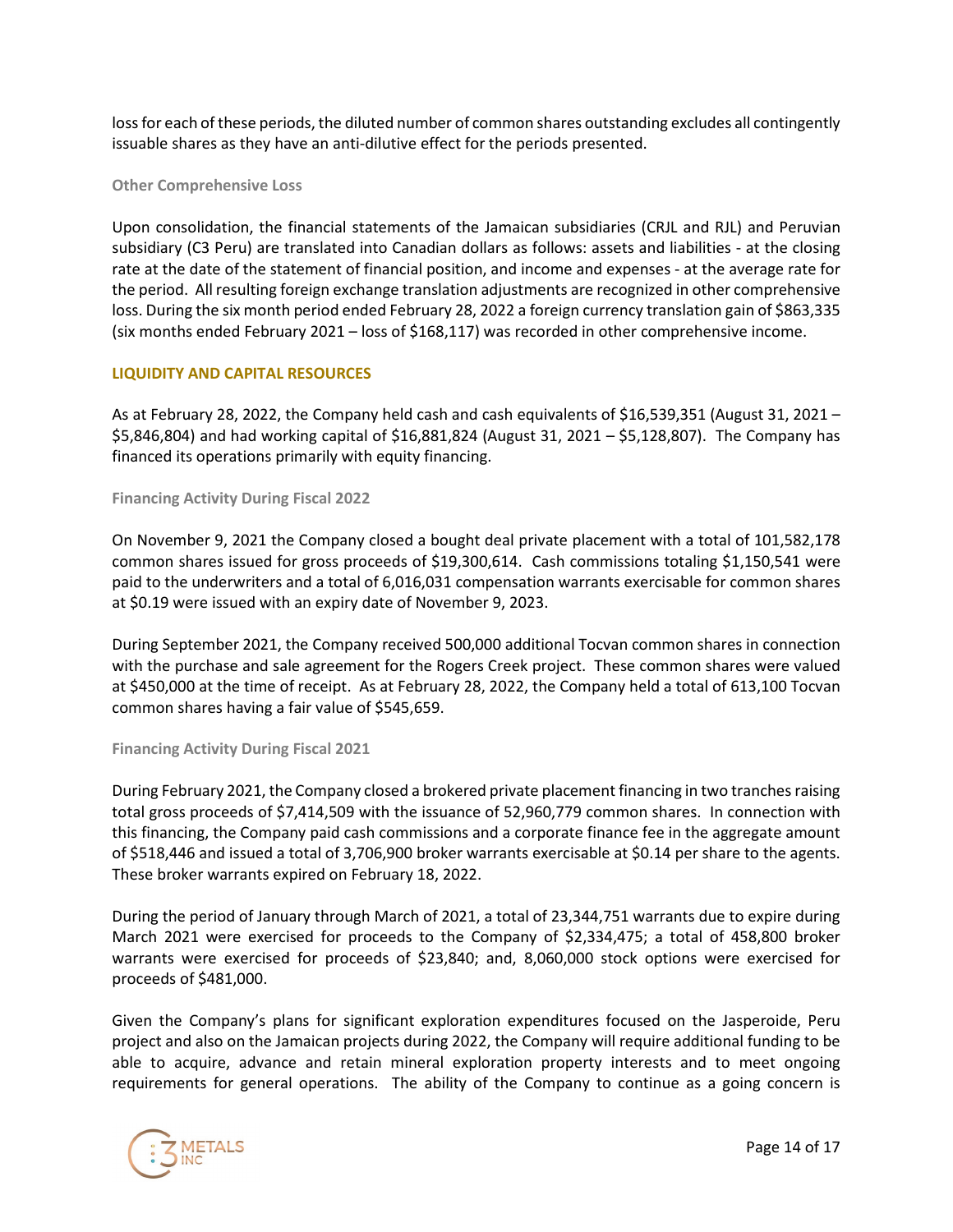dependent on its ability to raise required financing whether through equity or debt financing; through joint ventures; the generation of profits from operations; or, the sale of property assets in the future.

#### **Contractual Obligations**

The Company does not have any fixed contractual obligations or commitments for capital or operating leases, purchase obligations or other long-term commitments. Any commitments under exploration option agreements are cancellable at the Company's option but would result in forfeiture of rights under such agreements.

### **OUTSTANDING SHARE DATA**

Information with respect to outstanding common shares, warrants, broker warrants, stock options, restricted share units and deferred share units as at April 27, 2022, February 28, 2022 and August 31, 2021 is as follows:

|                                  | April 27, 2022 | <b>February 28, 2022</b> | August 31, 2021 |
|----------------------------------|----------------|--------------------------|-----------------|
| Common shares                    | 589,504,235    | 589,504,235              | 460,182,703     |
| Warrants                         | 5,200,000      | 5,200,000                | 5,200,000       |
| <b>Broker warrants</b>           | 7,591,031      | 7,591,031                | 6,000,300       |
| Stock options                    | 38,845,000     | 38,845,000               | 38,345,000      |
| Restricted share units (RSUs)    |                |                          | 1,500,000       |
| Deferred share units (DSUs)      | 737,680        | 737,680                  | 1,551,694       |
| Fully diluted shares outstanding | 641,877,946    | 641,877,946              | 512,779,697     |

### **OFF-BALANCE SHEET ARRANGEMENTS**

The Company has not entered into any material off-balance sheet arrangements such as guarantee contracts, contingent interests in assets transferred to unconsolidated entities, derivative instrument obligations, or with respect to any obligations under a variable interest entity arrangement.

### **FINANCIAL INSTRUMENTS AND RISK MANAGEMENT**

The Company's financial instruments consist of cash and cash equivalents, restricted deposits, marketable securities, accounts payable and accrued liabilities. Details relating to financial instruments and risk management associated with credit risk, liquidity risk, currency risk and interest rate risk are disclosed in note 13 to the annual consolidated financial statements for the years ended August 31, 2021 and 2020.

### **RELATED PARTY TRANSACTIONS AND COMPENSATION OF KEY MANAGEMENT**

The Company has contracts for management and geological services with its officers, directors and companies controlled by its officers and directors. Key management includes all persons named or performing the duties of CEO, CFO, Vice President, and Director. Compensation awarded to key management for the three and six month periods ended February 28, 2022 and 2021 is set out in note 9 to the unaudited interim condensed consolidated financial statements.

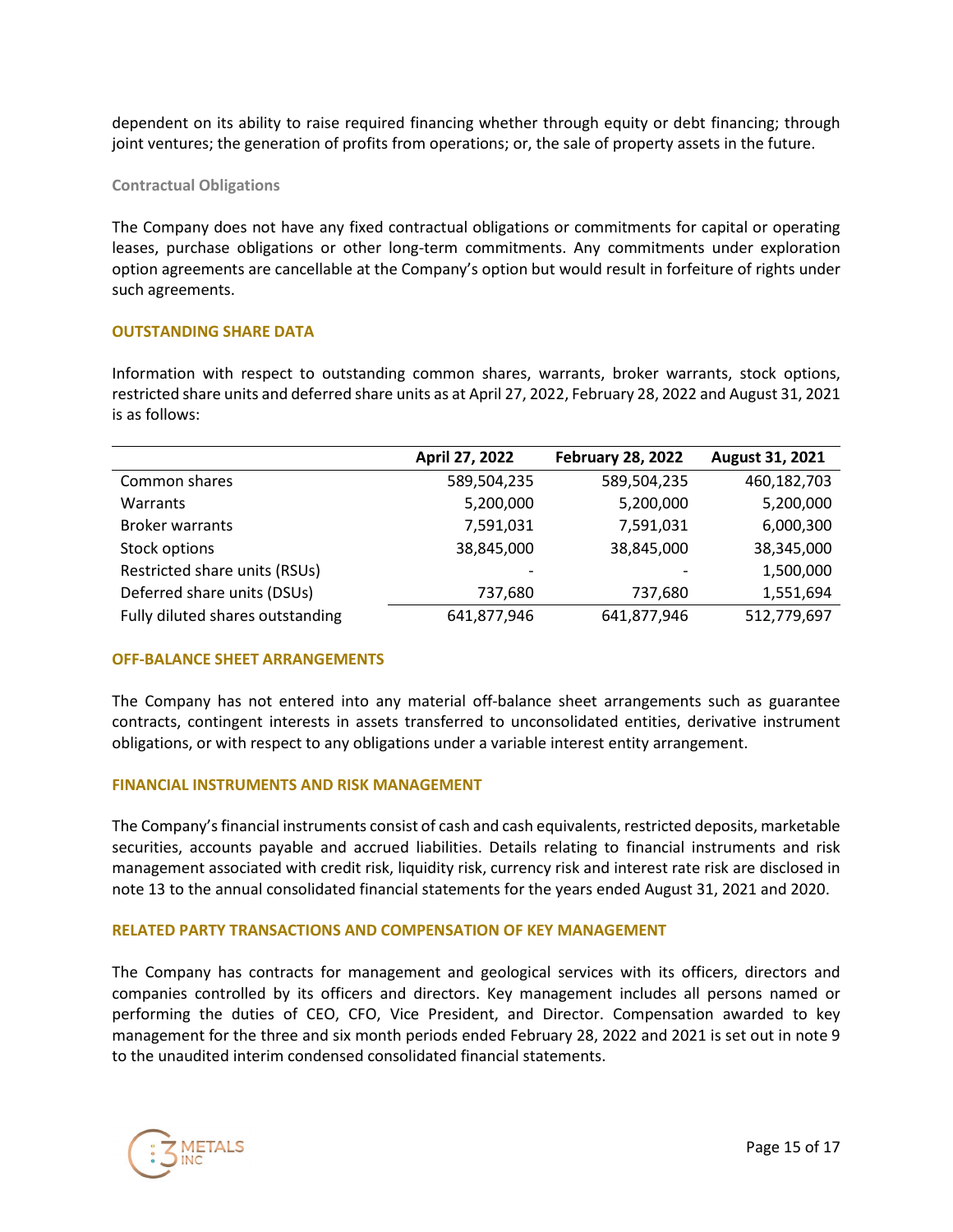## **CRITICAL ACCOUNTING ESTIMATES**

The preparation of financial statements in accordance with IFRS requires management to make estimates and assumptions that affect the amounts reported in the financial statements and disclosures in the notes thereto. These estimates and assumptions are based on management's best knowledge of current events and actions that the Company may undertake in the future. Actual results may differ from those estimates. The most significant items requiring the use of management estimates and valuation assumptions are related to the recoverable value of mineral exploration properties and deferred exploration expenditures; the valuation of equity instruments including warrants, compensation options and stock options; and, the ability of the Company to continue as a going concern.

Details with respect to critical accounting estimates, judgments and estimation uncertainties are disclosed in note 3 to the annual consolidated financial statements for the years ended August 31, 2021 and 2020.

## **NEW ACCOUNTING STANDARDS**

Certain pronouncements were issued by the International Accounting Standards Board (IASB) or the International Financial Reporting Interpretations Committee (IFRIC) that are mandatory for accounting years ended after December 31, 2020. Many are not applicable or do not have a significant impact on the Company and have been excluded from the summary below.

### **Presentation of Financial Statements (Amendment to IAS 1)**

The amendments to IAS 1, clarify the presentation of liabilities. The classification of liabilities as current or non-current is based on contractual rights that are in existence at the end of the reporting period and is affected by expectations about whether an entity will exercise its right to defer settlement. A liability not due over the next twelve months is classified as non-current even if management intends or expects to settle the liability within twelve months. The amendment also introduces a definition of 'settlement' to make clear that settlement refers to the transfer of cash, equity instruments, other assets, or services to the counterparty. The amendments are effective for annual reporting periods beginning on or after January 1, 2023. The implementation of this amendment is not expected to have a material impact on the Company.

### **RISKS AND UNCERTAINTIES**

The Company is subject to a number of risks and uncertainties due to the nature of its business and the present stage of development of its business. Investment in the natural resource industry in general, and the exploration and development sector in particular, involves a great deal of risk and uncertainty. Current and potential investors should give special consideration to the risk factors involved. These factors are discussed more fully in the annual Management's Discussion and Analysis dated December 15, 2021 which is filed on SEDAR.

### **Global COVID-19 Pandemic**

The outbreak of COVID-19 resulted in governments worldwide enacting emergency measures to combat the spread of the virus. Measures taken to contain the spread of the virus, including travel bans, quarantines, social distancing, and closures of non-essential services have triggered significant disruptions